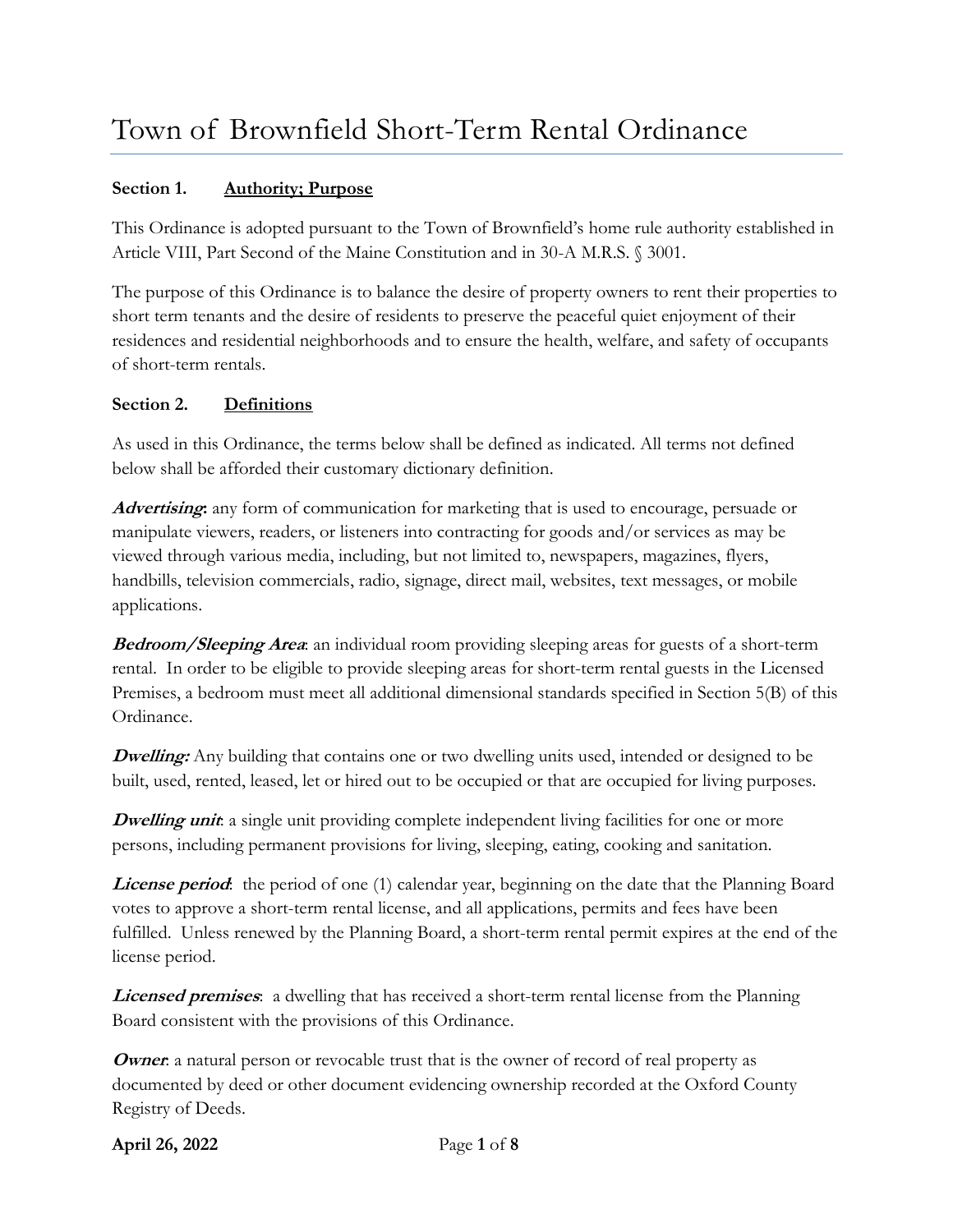**Short-term rental:** the use, control, management, or operation of a dwelling unit, in whole or in part, for dwelling, sleeping or lodging purposes by short-term rental guests, as defined in this Ordinance, for compensation, directly or indirectly, where the tenancy of such short-term rental guests lasts for fewer than thirty (30) consecutive days. For the avoidance of doubt, the term "shortterm rental" includes, but is not necessarily limited to, accommodations offered to guests in conjunction with a wedding or other event, even if such wedding or event is not occurring on the licensed premises, and regardless of whether or not a separate fee is charged for said short-term rental above and beyond any fee charged for use of said wedding or event venue. A "short-term rental" does not include a bed and breakfast or other establishment that has received and maintains a license from the State of Maine to operate as a "lodging place," as defined in 22 M.R.S. § 2429(7- F), as amended, and as more particularly specified in 22 M.R.S. § 2492 and 144 C.M.R. ch. 206.

**Short-term rental guest**: any person who rents, licenses, occupies, or has the right to occupy a dwelling unit, in whole or in part, for fewer than 30 consecutive days. Such definition is to be interpreted broadly, to prohibit subleases, occupancies, or assignments designed to circumvent the purposes of this Ordinance.

## **Section 3. Permitted Short-Term Rentals; All Others Prohibited.**

No short-term rental may be advertised for rent, held out as being available for rent, or otherwise rented to a short-term rental guest, unless said short-term rental is:

- **A.** contained within the Town of Brownfield, Maine. Under no circumstances may a short-term rental be located within an object or structure that does not comply with current Maine building codes and including but not limited to a vehicle, recreational vehicle, camper van, trailer, or tent;
- **B.** rented as a hosted short-term rental as that term is defined in Section 2 of this Ordinance;
- **C.** rented only after receiving a short-term rental license from the Planning Board; and
- **D.** rented in a manner consistent and compliant with all provisions of said license and all performance standards contained in Section 5 of this Ordinance.

### **Section 4. Short-Term Rental License Required.**

No short-term rental may be advertised for rent, held out as being available for rent, or otherwise rented to a short-term rental guest, without first obtaining a short term rental license from the Planning Board, and all other requirements of this ordinance which then may only be granted in a manner consistent with this Section.

**A. Application Required.** Applications for short-term rental licenses shall be submitted to the Planning Board Secretary on a form provided by the Town. All attachments that are required for this application must be presented in an organized manner that is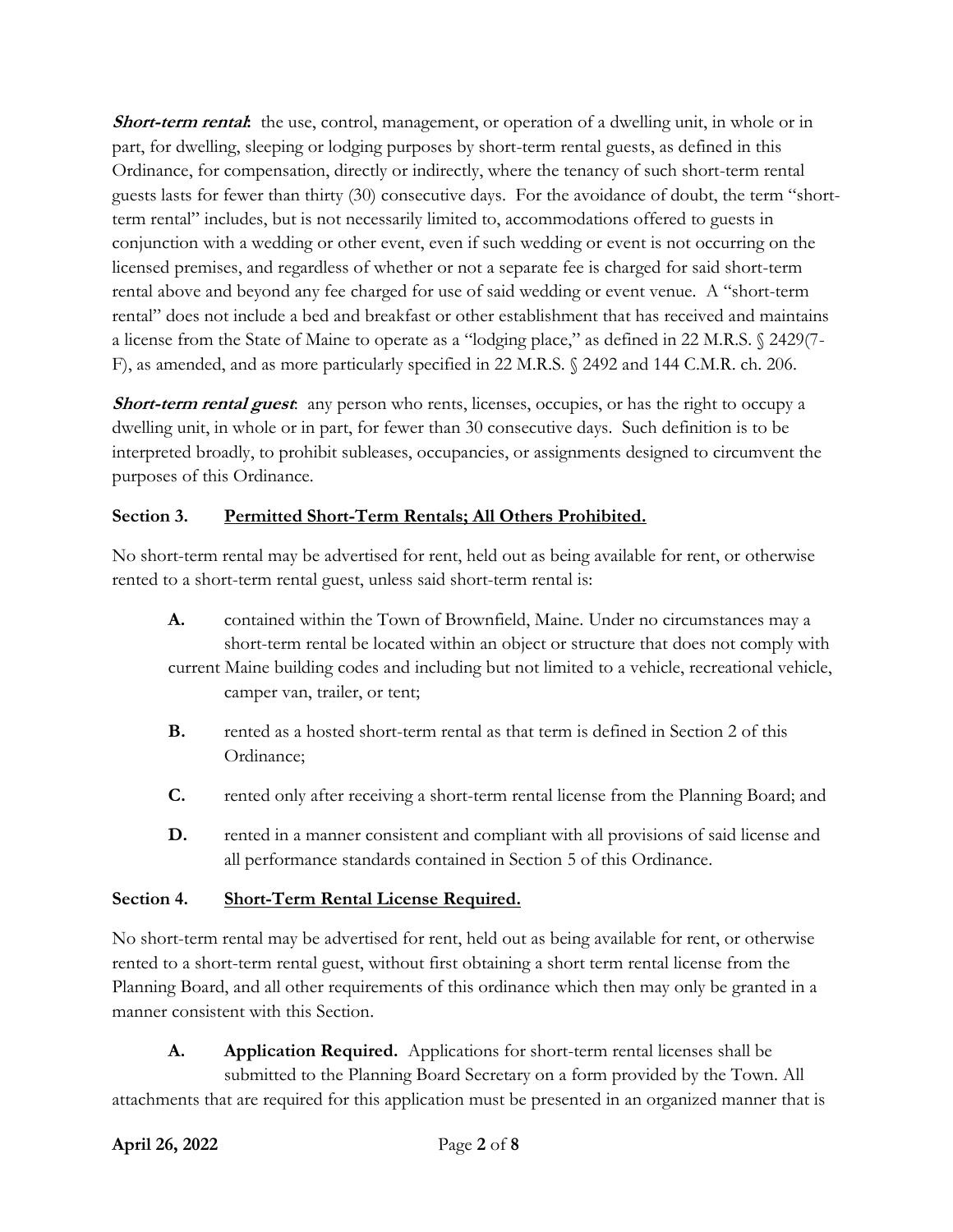accurately labeled and indexed. At a minimum, this form shall require the applicant to provide the following information:

**i.** Owner contact information. Legibly list the owner's name, mailing address, email address, and day and evening telephone numbers. If the owner is a revocable trust, the names and other relevant contact information of all trust beneficiaries must be provided. When this contact information changes, the owner must notify the Planning Board and the CEO within 14 days. Failure to do so is a violation of this ordinance. This information will be available to all owners of abutting and adjacent properties.

- **ii. Emergency contact information**. The owner must also provide the name, mailing address, email address, and day and evening telephone numbers of two individuals, who shall be available to respond to and act upon any emergencies that may occur at the short-term rental during the tenancy of any short-term rental guest. For the avoidance of doubt, the designation of an emergency contact does not obviate any primary residence or other requirement of this Ordinance. When this contact information changes, the owner must notify the Planning Board and the CEO within 14 days. Failure to do so is a violation of this ordinance. This information will be available to all owners of abutting and adjacent properties.
	- **iii. Location information**. The street address and map/lot number of the proposed short-term rental must be provided. If the proposed short-term rental is not located on the same parcel of property as the owner's primary residence then the street address and map/lot number of this parcel of property must also be provided. If the property is not located on a public road, the form shall include directions to the property from the nearest public road.
	- **iv. Availability**. The permit application form shall include when, during the calendar year, the short-term rental will be available for rent.
	- **v**. **Proof of Insurance**. The Owner must provide a certificate of insurance that expressly acknowledges that the licensed premises may be used as a shortterm rental and evidencing both property insurance and general liability insurance appropriate to cover the rental use in the aggregate of not less than \$1 million, or proof that the owner will conduct rental transactions through a hosting platform that provides equal or greater coverage.
	- **vi.** All additional information needed to demonstrate compliance with the performance standards listed in Section 5 of this Ordinance.
	- **vii.** A non-refundable application fee in the amounts listed below which represents the costs to the Town of administering this Ordinance. However,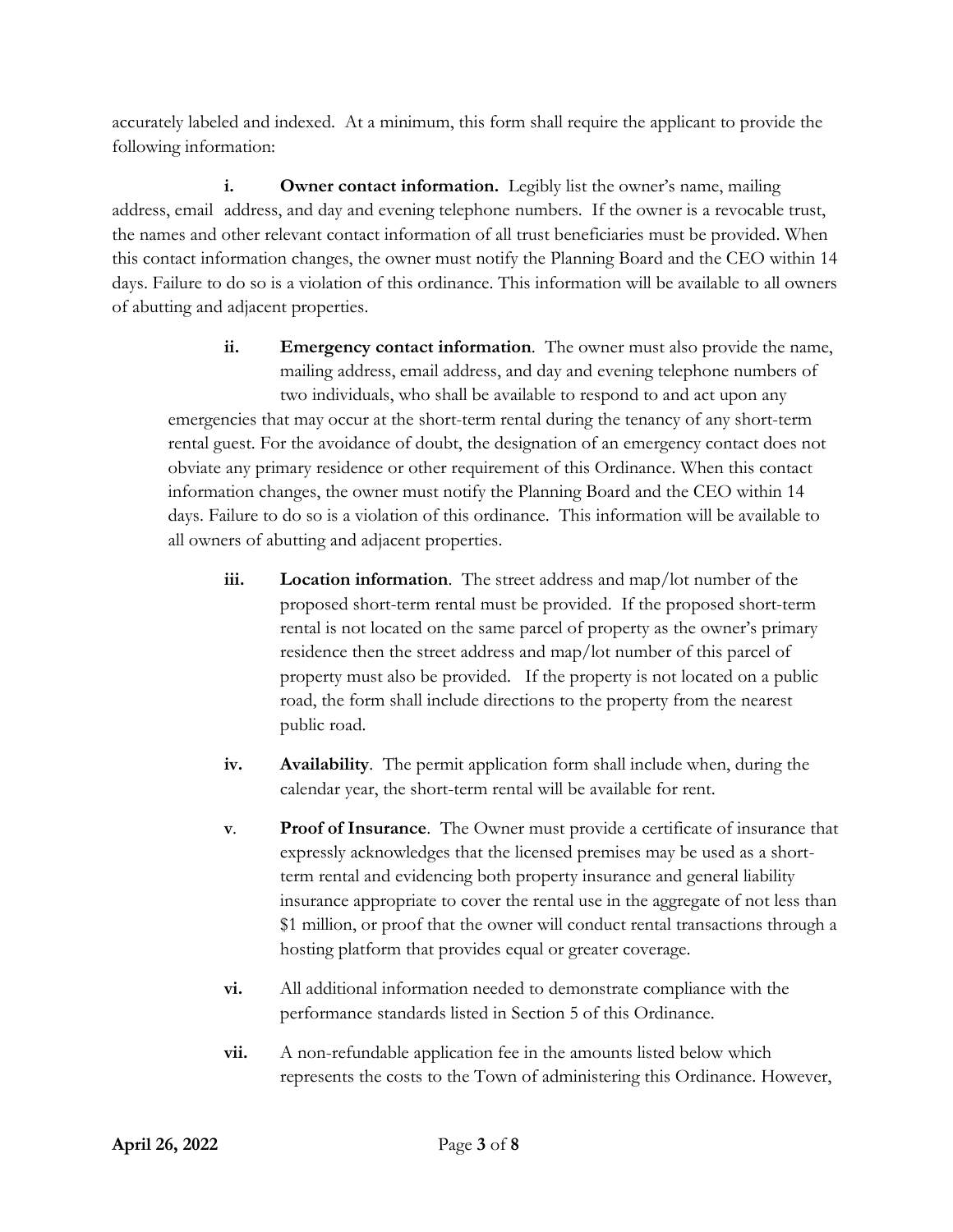if re-inspections are required, there will be an additional fee of \$100.00 for each re-inspection if the first inspection fails. The fees are as follows:

- Tier One consisting of 1 through 3 guests  $= $150.00$
- Tier Two consisting of 4-6 guests  $=$  \$225.00
- Tier Three consisting of 7 or more guests  $=$  \$300.00
- **ix.** A Certificate of Occupancy from the Town is required.
- **B. Completeness Review**. Following receipt of a short-term rental application, the Planning Board shall place consideration of the application on the next Planning Board meeting agenda. At that meeting, the Planning Board shall determine whether the applicant has submitted all information required by Section 4(A) of this Ordinance. If the Board determines that the applicant has provided all required information, the Planning Board shall schedule a public hearing consistent with Section 4(C) of this Ordinance. If, however, the Planning Board determines that the applicant has failed to provide all required information, the Planning Board shall provide the applicant with fourteen (14) calendar days to submit all such information to the Planning Board. The Planning Board may extend this deadline upon a finding of good cause documented by the applicant. Failure of an applicant to provide the required information within this timeframe, as may be extended by the Planning, so shall constitute an automatic withdrawal of the application.
	- **C. Planning Board Deliberations**. Following the completion of the public hearing, the Planning Board shall deliberate and consider whether or not the short-term rental application submitted by the applicant is compliant with all provisions of this Ordinance, and all additional requirements imposed by ordinance or state or federal law. In reaching this conclusion, the Planning Board may only consider evidence, both written and oral, submitted by the applicant or members of the public during the public hearing. The Planning Board shall prepare detailed findings of fact and conclusions of law. A written notice of decision, which shall constitute a short-term rental license, shall be prepared and disseminated to the applicant within fourteen (14) days of the date of Planning Board's vote.
	- **D. License Period; Renewal.** A short-term rental license is valid for a period of one (1) calendar year from the date of the Planning Board vote approving the short-term rental application. Licensees must submit new short-term rental applications, consistent with the terms of this Ordinance, each year. Renewal short-term rental licenses must be obtained from the Planning Board prior to the expiration of the license period, in order to avoid enforcement action being taken against the owner. Applications for renewal must be submitted thirty (30) calendar days prior to the expiration date, along with the renewal fees as established by Section  $4(A)(vi)$  of this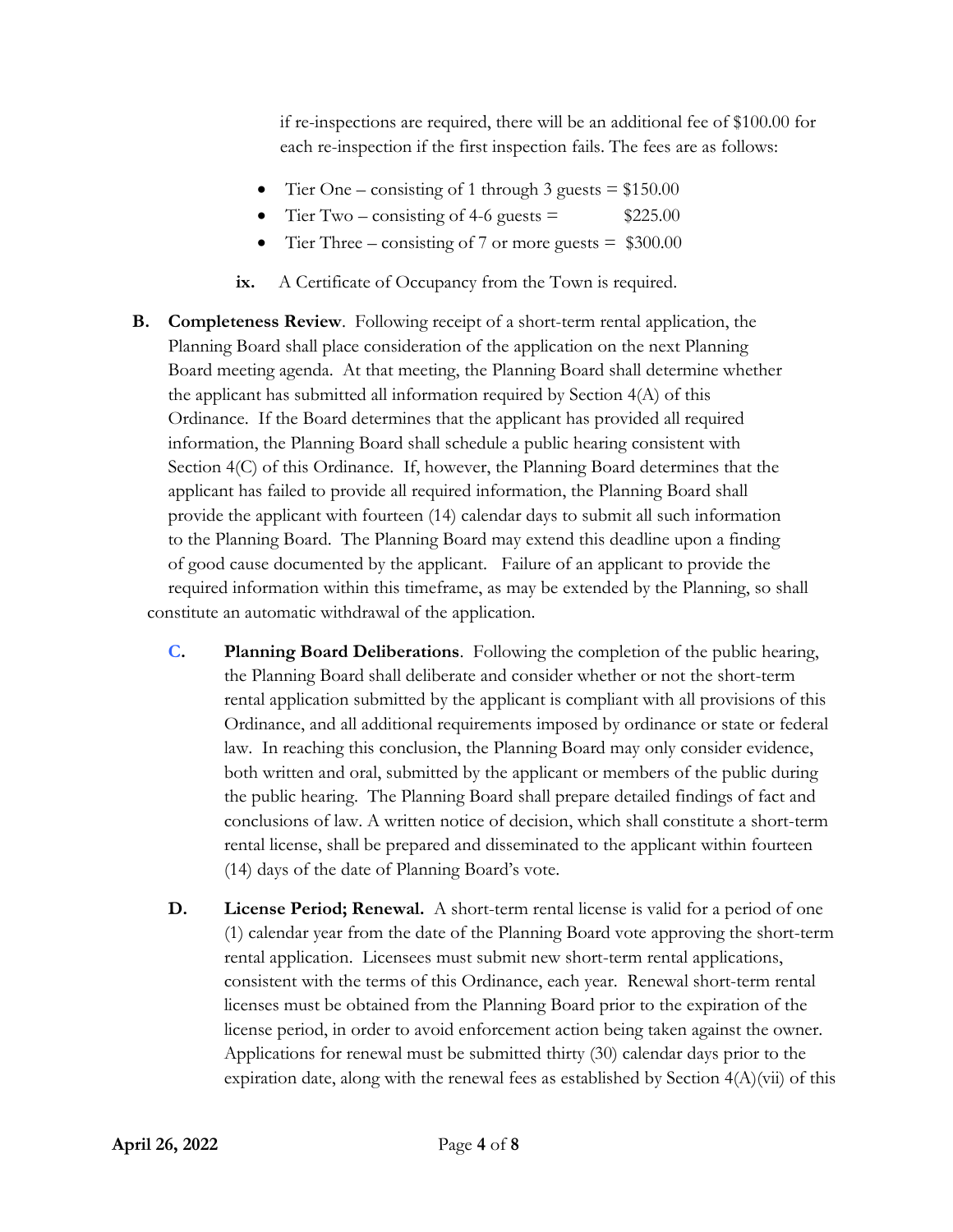Ordinance. However, if re-inspections are required because the first inspection failed, there will be an additional fee of \$100.00 for each re-inspection.

**E. Licenses Non-Transferable**. Short-term rental licenses received under this Ordinance are not transferable to a new owner of the licensed premises. Any change in the ownership of the licensed premises shall require the issuance of a new shortterm rental permit by the Planning Board before use of the licensed premises as a short-term rental may continue.

# **Section 5. Performance Standards; Conditions of Approval**

The Planning Board shall not grant a short-term rental permit, unless it has found that the applicant has proven that their short-term rental license application complies with the performance standards contained in this section. If a short-term rental permit is granted, these performance standards shall become conditions of approval of the permit. Any failure of the Owner to remain compliant with these performance standards during the license term shall be grounds for the issuance of a notice of violation and/or a notice of revocation pursuant to Section 6 of this Ordinance.

- **A**. **Noise**. No noise may be generated from a short-term rental that is in excess of 60 dB as measured from any property line of the licensed premises.
- **B**. **Occupancy Limits; Bedroom Dimensional Requirements**. The maximum tenant capacity of a short-term rental is as follows: one (1) tenant for each bedroom of at least seventy (70) square feet in area, and 50 additional square feet for each additional tenant in any sleeping area. In order to be eligible to be counted towards these occupancy limits, a bedroom must, in addition to meeting the area requirements listed above: (i) have a ceiling of at least seven (7) feet in height for no less than 50% of the square footage of the bedroom and under no circumstances may have a ceiling height lower than five (5) feet at any point. Bedrooms must also meet all applicable requirements contained within the Town's and the State's fire and life safety codes including those for egress.
- **C. No Disorderly Building**. The licensed premises shall not be determined to be a "disorderly building" as that term is defined in the Town of Brownfield Ordinance to Control Disorderly Buildings. Should a licensed premises be deemed to be a "disorderly building" consistent with that Ordinance, the Code Enforcement Officer shall immediately issue a notice of revocation to the owner, consistent with Section 6(B) of this Ordinance.
- **D**. **Code Compliance**. The licensed premises must, without limitation, comply with all applicable state and local building, plumbing, property maintenance, life safety, and subsurface wastewater codes and rules, including but not limited to the following building safety requirements: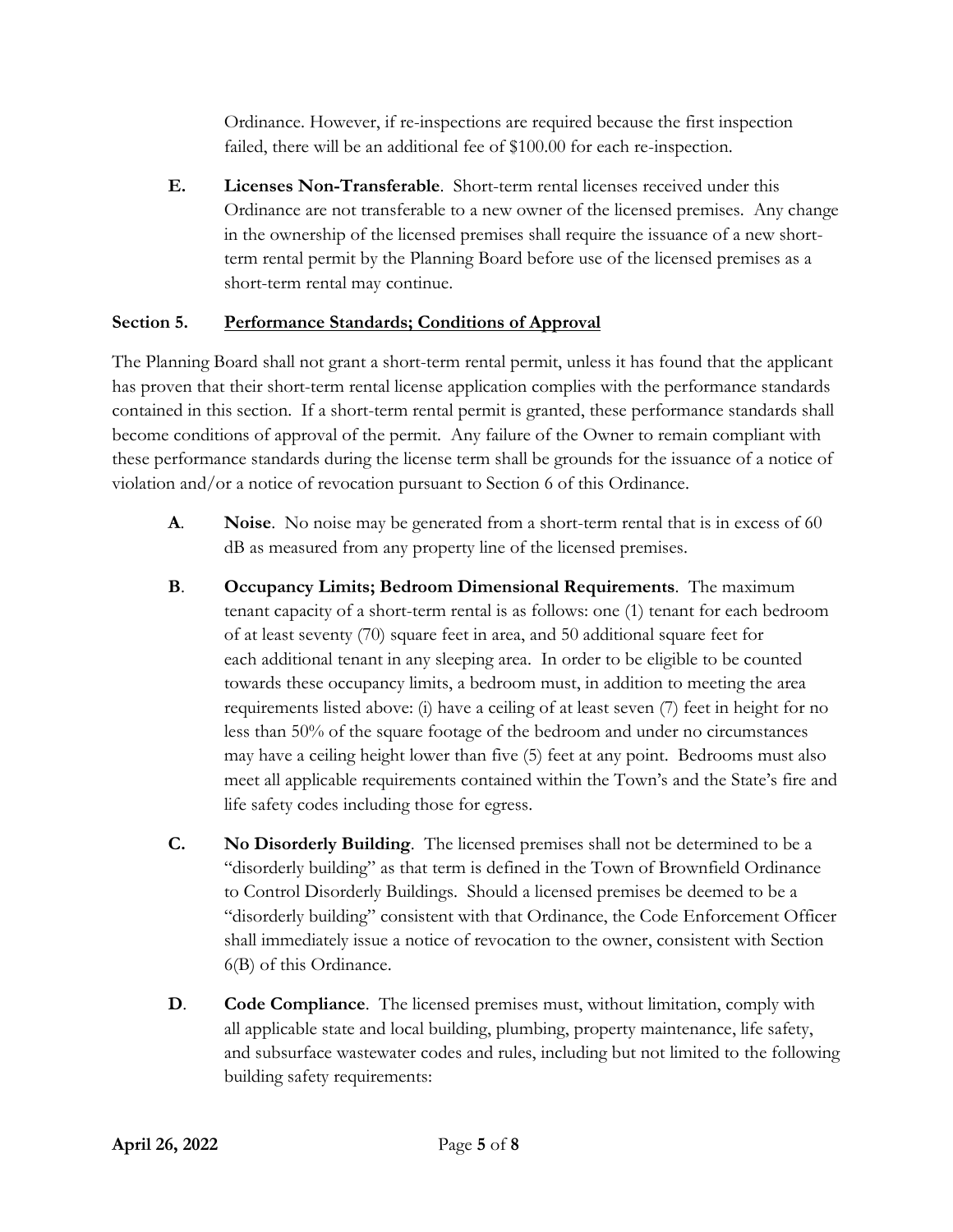(i): *Smoke Alarms*: A smoke alarm is required in each bedroom. A smoke alarm is also required outside of each bedroom and in the immediate vicinity. A smoke alarm is also required to be on each story of the residence, including basements and habitable attics. The alarms shall be interconnected as much as reasonably possible.

(ii): *Carbon Monoxide Alarms*: If the house has an attached garage or a fuel fired appliance, a carbon monoxide alarm shall be installed outside each bedroom and in the immediate vicinity.

(iii): *Portable Fire Extinguishers*: At least one (1) portable fire extinguisher shall be mounted in a prominent location.

(iv): *Fuel Gas Detectors*: Fuel gas detectors must be installed in a manner consistent with 25 M.R.S. § 2469, as may be amended.

Prior to the initial issuance or renewal of any short-term rental license pursuant to this Ordinance (including any renewal thereof), the licensed premises must be inspected by the Town's Code Enforcement Officer and Fire Chief, or their designees, and deemed to be in compliance with all applicable codes and all applicable portions of this Ordinance.

**E. Building Evacuation Plan**. A building evacuation plan shall be prominently posted at every entrance, exit, sleeping area and public meeting room in the short-term rental property during the license period. This plan will include wording directing the tenants to call 911 for any emergency and all pertinent information for all emergency contacts.

- **F**. **No Revocation**. A short-term rental owner whose short-term rental permit was revoked in accordance with Section 6 of this Ordinance is ineligible to receive a short-term rental permit for a period of one (1) calendar year from the date of said revocation.
- **G**. **No Serving Of Food.** No food shall be prepared for, or served to short-term rental guests by an owner in a manner that would require an eating establishment licensed under State law.
- **H**. **No Large Gatherings**. No parties, conferences, family reunions, weddings, fundraisers, or similar gatherings that involve more than the maximum allowable number of short-term rental guests under this Ordinance may occur at a licensed short-term rental.
- **I**. **Adequate Sanitary Waste Disposal**. The applicant shall submit information demonstrating that adequate sanitary waste disposal is available in compliance with State of Maine Subsurface Wastewater Regulations.

## **Section 6. Notices of Violation; Revocation of Permit**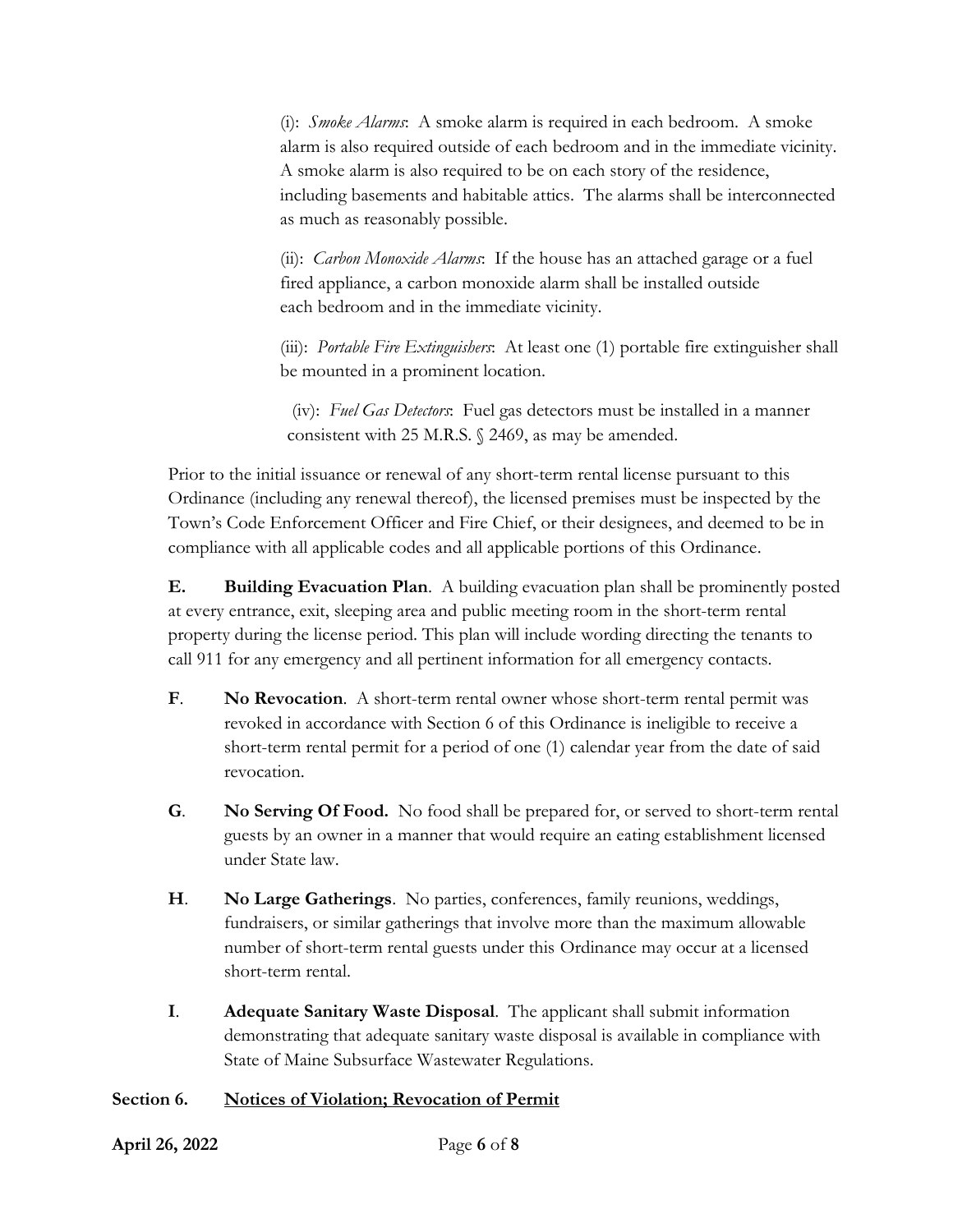**A. Notice of Violation**. After a license has been issued and upon determining that an owner is in violation of any provision of this Ordinance, the Code Enforcement Officer shall notify said owner of said violation in writing, and shall provide the owner with fourteen (14) calendar days to correct the violation. If the owner encounters extenuating circumstances that prevent the correction of any violations, the owner may confer with the authorities having jurisdiction to determine whether they will grant an extension of time to correct those violations. The authorities having jurisdiction have the sole authority to grant an extension. However, that if the licensed premises is deemed to be a disorderly building by the Select Board, consistent with the Town of Brownfield Ordinance to Control Disorderly Buildings then the Code Enforcement Officer shall immediately issue a notice of revocation to the owner consistent with Section 6(B) of this Ordinance.

**B. Notice of Revocation.** If, following the passage of fourteen (14) calendar days from the date of issuance of a notice of violation, or at the conclusion of a extension of time that had been granted by the authorities having jurisdiction, the Code Enforcement Officer re-inspects the short-term rental and deems the same to not be in compliance with this Ordinance, or if at any point in time the Code Enforcement Officer determines that grounds to issue a second notice of violation to the same owner are appropriate, the Code Enforcement Officer shall issue a notice of revocation to the owner. Upon receipt, further operation of the short-term rental at the licensed premises is expressly prohibited. Further licensure of the licensed premises as a short-term rental is also prohibited for a period of one (1) calendar year from the date of the notice of revocation.

## **Section 7. Appeals**

Any appeal of a decision of the Planning Board to grant or deny a short-term rental permit application, or the issuance of any Notice of Violation or Revocation by the Code Enforcement Officer, shall be to the Town of Brownfield Board of Appeals within **30 days** of the date of the vote/issuance.

The Board of Appeals shall conduct a *de novo* hearing in which it will hear evidence on the application and make its own findings of fact and conclusions of law on the issue of whether the short-term rental application, or existing short-term rental is in compliance with the terms of this Ordinance. Any appeal of a decision of the Board of Appeals shall be to Superior Court, in accordance with 30-A M.R.S. § 2691(2)(G) and Rule 80B of the Maine Rules of Civil Procedure.

### **Section 8. Enforcement and Penalties**

The advertisement, rental, or other operation of a short-term rental without a permit issued by the Town of Brownfield Planning Board, or the operation of a short-term rental in violation of any of the terms of this Ordinance, shall be a violation of this Ordinance. However, a current owner who is renting their dwelling as an STR will be allowed an advertising/rental grace period of 90 days while their permit application is being processed provided the owner submits their STR license application within 60 days from the date the STR Ordinance is adopted by majority vote at a duly called Town

### **April 26, 2022** Page **7** of **8**